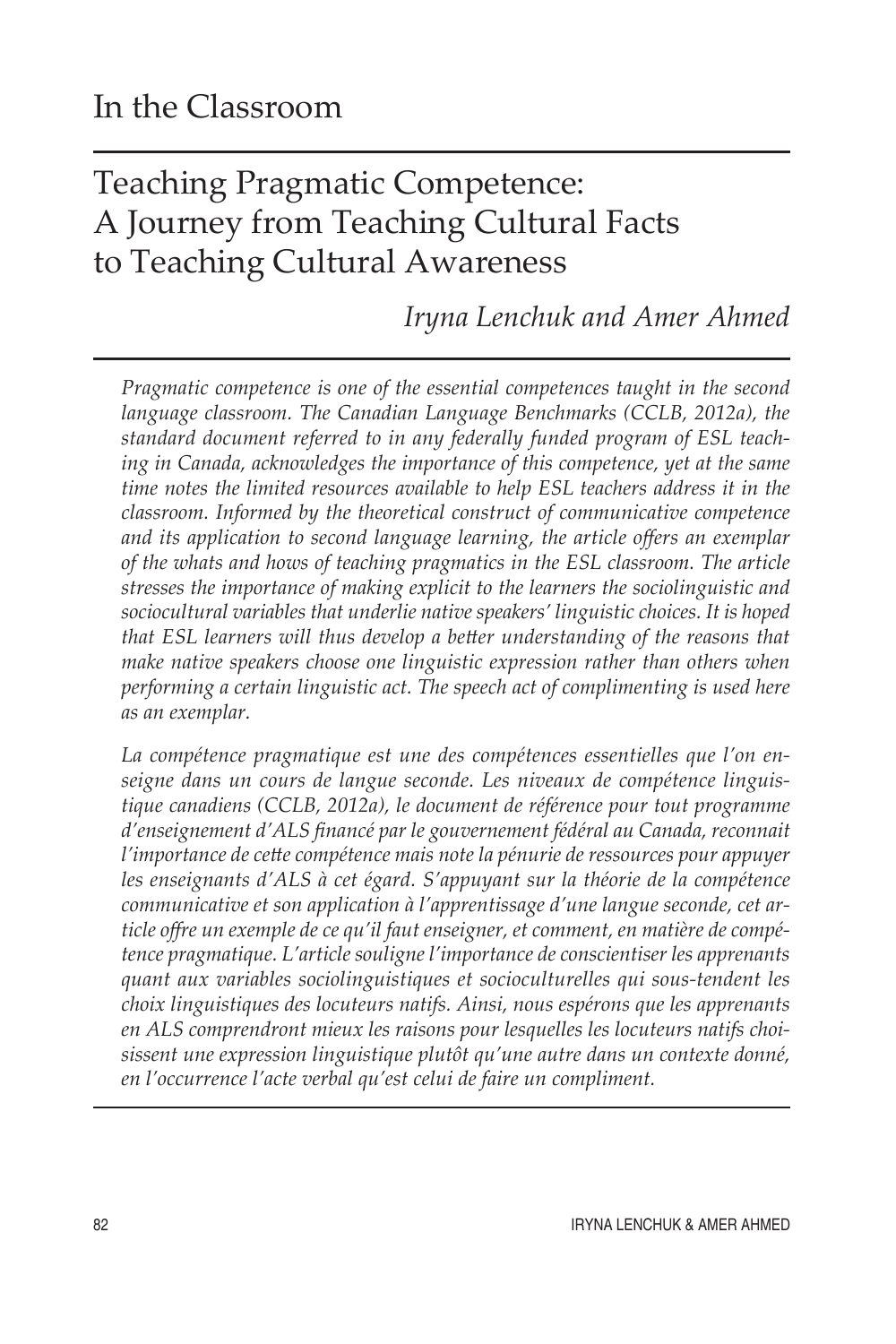#### **Introduction**

This article provides the description of a lesson plan that targets the acquisition of pragmatic competence by adult learners of English as a second language (ESL). The proposed techniques included in the lesson plan are informed by the theory of *communicative competence* originally proposed by Hymes (1972). This theory emphasizes "the language user's knowledge of (and ability for use of) rules of language use in context" (Canale & Swain, 1980, p. 16). Since then, a number of theoretical models have been developed in order to apply the concept of communicative competence to second language (L2) teaching and assessment (e.g., Bachman, 1990; Bachman & Palmer, 1996*,* 2010; Canale & Swain, 1980). For example, according to Canale and Swain, the successful acquisition of communicative competence by ESL learners includes, among others, the successful acquisition of grammatical, sociolinguistic (pragmatic), and strategic competences.

The theory of communicative competence is emphasized in a number of documents developed by the Centre for Canadian Language Benchmarks (CCLB, 2012a, 2012b, 2013). These documents outline a national standard for planning curricula and assessment procedures in a variety of language programs in Canada, such as the government-funded second language (i.e., English or French) training programs. Of particular interest to this article is the fact that, on the one hand, the documents emphasize the importance of the acquisition of pragmatic competence as one of the communicative competences mentioned above.1 On the other, the documents point to the lack of effective resources in teaching pragmatics and acknowledge the central role of ESL instructors in developing their own teaching materials (e.g., CCLB, 2012b, pp. 71–99). Given this, the pressure is on the ESL instructors to develop effective techniques that would facilitate the acquisition of pragmatic competence by ESL learners. Needless to say, this is a challenging task for several reasons. First, ESL instructors should understand what is covered by pragmatics. Second, with this knowledge in mind, they should develop activities that are theoretically sound and pedagogically engaging. This article aims to address the challenge of developing techniques and activities that target teaching pragmatic competence by explaining the *whats* and *whys* of teaching pragmatics.

This article is structured as follows. Section 1 defines pragmatics and discusses its relation to culture. It explains the importance of developing techniques and activities that raise learners' cultural awareness of the sociolinguistic variables and cultural values underlying a communicative event. Section 2 provides the description of a lesson plan on how to teach pragmatics—specifically on teaching the speech act of complimenting. This lesson plan is inspired by the ideas presented in Section 1. Section 3 offers conclusions.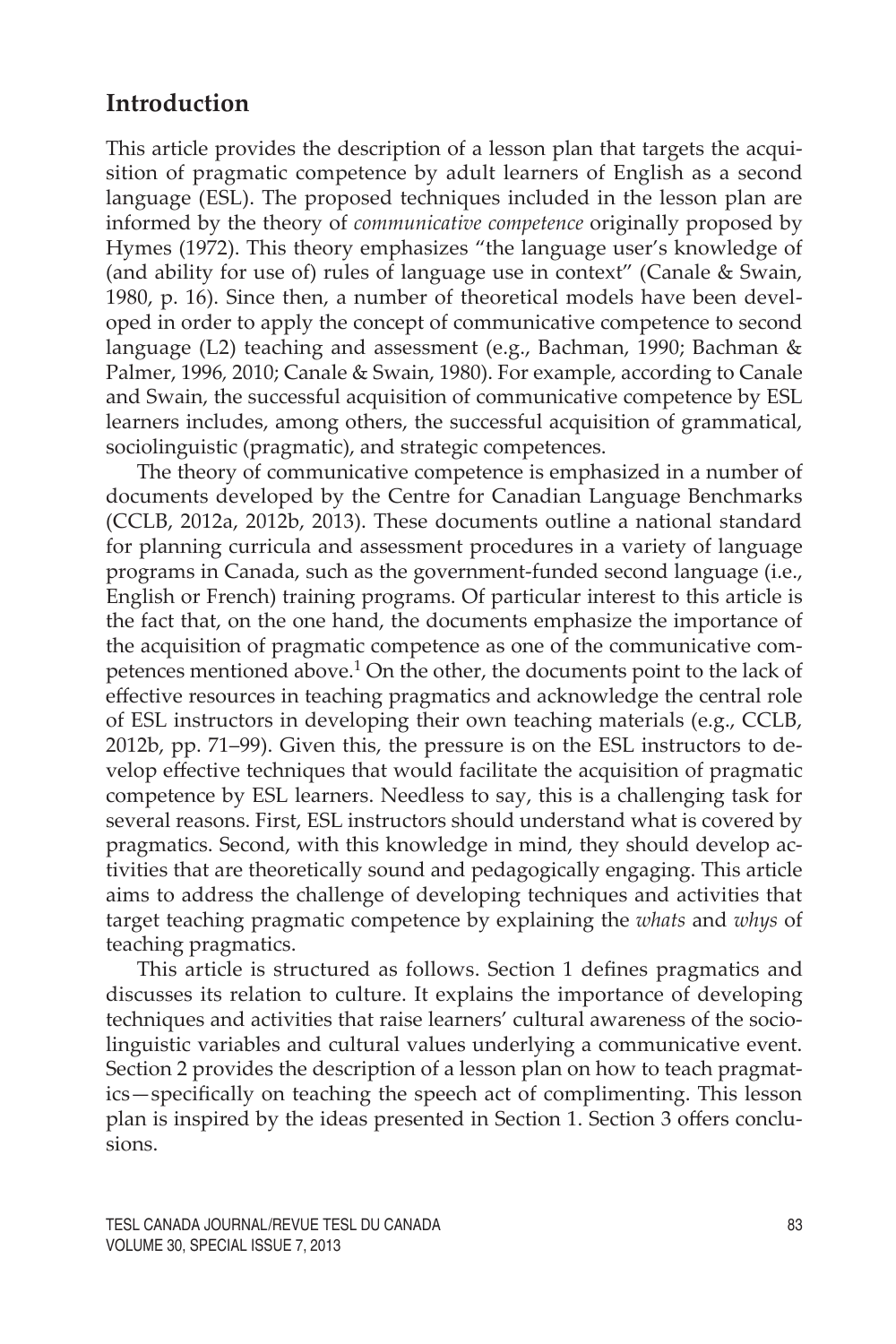#### **1. Sociolinguistic and Sociocultural Awareness as Important Prerequisites for the Successful Acquisition of Pragmatic Competence**

Pragmatics studies how language is used in communication; in particular, "how more gets communicated than [is actually] said" (Yule, 1996, p. 3). The field of pragmatics and the way pragmatics is acquired by ESL learners, known as interlanguage pragmatics, has undergone a number of changes (Bardovi-Harlig, 2012). On a micro level, pragmatics is the study of "deixis, conversational implicature, presupposition, speech acts, and conversational structure" (Levinson, 1983, as cited in Bardovi-Harlig, 2012, p. 147). On a macro level, pragmatics can be defined as

the study of language from the point of view of users, especially of the choices they make, the constraints they encounter in using language in social interaction, and the effects their use of language has on other participants in the act of communication. (Crystal, 1997, as cited in Bardovi-Harlig, 2012, p. 147)

Consequently, one might argue that on the micro and macro levels of pragmatics, the linguistic choices of speakers are influenced by the system of values, beliefs, and attitudes shared by the members of a speech community (i.e., by their culture). Therefore, awareness of the sociolinguistic and sociocultural variables underlying a communicative event is an important prerequisite for the successful acquisition of pragmatics by ESL learners.

For the purpose of this article, sociolinguistic variables may include but are not limited to gender, age, and social class (e.g., Thomas et al., 2004). Sociocultural variables are defined as the social values, beliefs, and norms that define a speech community. A communicative event is a social situation, in which an utterance (e.g., the speech act of complimenting) is generated and interpreted by the interlocutors. The interpretation of a speech act depends on the context, which includes the immediate physical world of the interlocutors, as well as the social, cultural, and historical knowledge they possess and may (not) share (on the definition of a communicative context, see Cutting, 2008; Hanks, 2006). A speech act is defined as an utterance intended to perform a certain function (Austin, 1962); in addition to complimenting, other speech acts may include apologizing, greeting, thanking, expressing regrets, and so on.

One way to teach pragmatics is through exposing ESL learners to the linguistic choices of speakers of the target community. This is usually done through exposing the learners to conversational formulas and encouraging them to memorize these formulas. In a similar manner, cultural values that underlie a communicative event can be taught through exposing ESL learners to cultural facts about the target culture, which is usually presented as a homogeneous construct. For example, in a lesson that focuses on the skill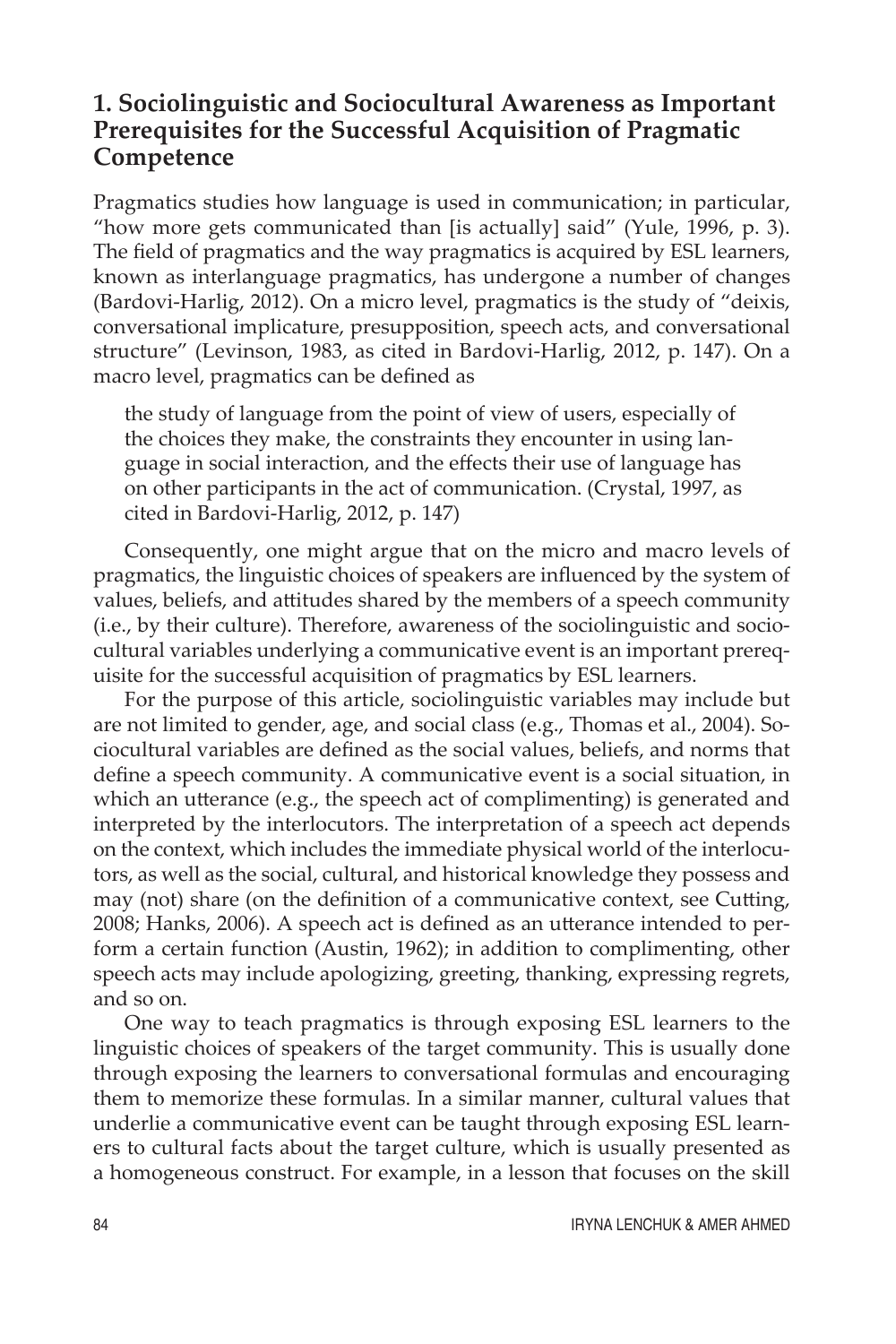of negotiating, ESL business students learn how to make an offer and how to respond to an offer. Several expressions are used as examples of refusing an offer (e.g., "That's out of the question!" "No way!" "I'll have to think that over"; Trappe & Tullis, 2006, p. 65). The follow-up listening and speaking activities that are developed to practice the skill of negotiating do not include any information as to why negotiators might prefer one way of making, accepting, or refusing an offer over another.

In the example presented above, pragmatic competence is developed in a manner similar to implicit grammatical competence, where learners are encouraged to internalize the grammatical, phonetic, and lexical system of the target language without consciously thinking about the grammatical form. This pedagogy is congruent with Communicative Language Teaching (CLT), which is based on the theoretical assumption that conscious attention to and explicit teaching of language forms does not necessarily promote L2 learners from acquiring native-like fluency, and fluency is an important component of meaning-based approaches to L2 teaching. (For a discussion of explicit and implicit language learning, see Sanz & Leow, 2011; for a more general description of the CLT and its pedagogy, see Brown, 2007, pp. 40–61).

Without denying the importance of the specific pedagogy outlined above, in this article we argue that the acquisition of pragmatic competence is facilitated by conscious attention to and critical awareness of the sociolinguistic and sociocultural variables that underlie the pragmatic behaviour of native speakers. In other words, it is hoped that learners will appreciate the pragmatic behaviour of native speakers much more once they are aware of the system of cultural beliefs, values, and norms that make such behavior in/appropriate. In fact, a pedagogy of L2 teaching that emphasizes the importance of cultural awareness among adult second language learners has already been called for in recent literature on communicative competence. In developing pedagogical implications that resulted from a critically reviewed concept of communicative competence, Celce-Murcia (2007) argues for the importance of culture in language teaching. In particular, she states that "if the goal of language instruction is communicative competence, language instruction must be integrated with cultural and cross-cultural instruction …. with special focus on areas of cultural and intercultural difference" (p. 51).

Another problem with the pedagogical approach briefly outlined above is that it is based on the assumption that culture is a homogeneous construct; therefore, all speakers who belong to the same culture adhere to the same "norm," share the same understanding of appropriateness, and therefore sound alike. Such an oversimplified view of culture is presented in the theory of cultural dimensions, according to which cultures can be neatly categorized into individualistic and collectivistic, low uncertainty avoidance and high uncertainty avoidance, high power distance and low power distance. (For a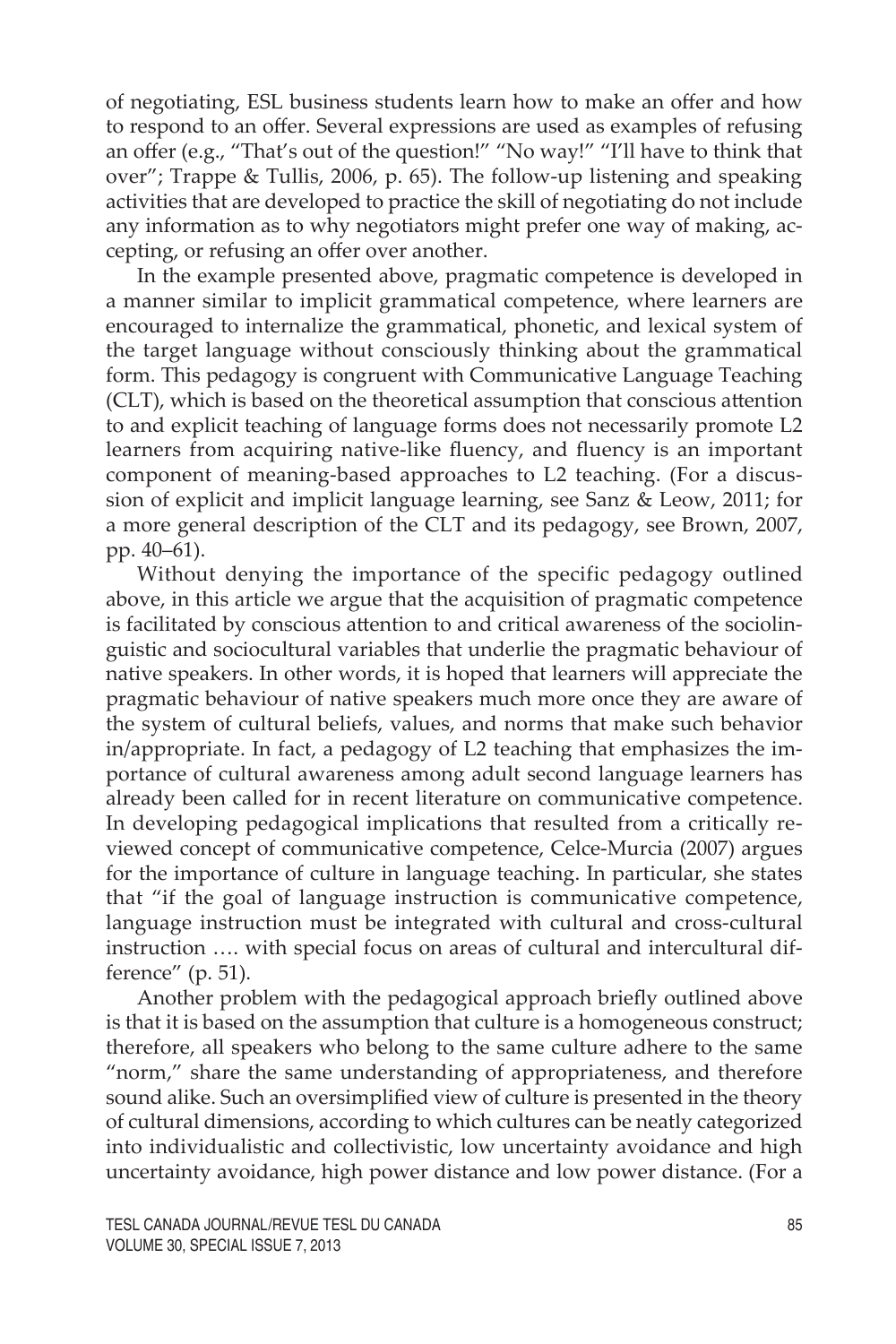complete list of cultural dimensions and their descriptions, see, for example, Hofstede, Hofstede, & Minkov, 2010).

The above-mentioned cultural dimensions that are used as criteria for understanding communicative and cultural behaviour are also mentioned in a number of TESL (e.g., DeCapua & Wintergerst, 2004) and ESL textbooks (see, for example, McKay, 2011). For example, the lesson titled "Society and Culture" (McKay, pp. 156–183) targets the acquisition of cross-cultural communication strategies by L2 learners, and states regarding the so-called high-context culture: "in a high context culture (which includes much of the Middle East, Africa, Asia, and South America) most people are from the same background" (p. 169). Such an oversimplified presentation of the high-context culture does not take into account the cultures and languages of numerous minorities who live in the geographical space outlined by the author.2

Taking into account a variety of different cultures and languages, one cannot simply claim, as is done by the author of the ESL textbook mentioned above, that people in the so-called high-context cultures share the same communicative patterns of behavior (i.e., "their communication is often more indirect, more formal, and makes use of flowery language and elaborate speech acts"; McKay, 2011, p. 169). By analogy, one cannot expect a "straightforward" (p. 170) mode of communication from all people who live in the so-called low-context cultures (of which Canada, the United States, and Denmark are cited as examples by the author).

Although presenting L2 learners with generalizations and tendencies about different cultures might be a good starting point, it may also lead to an oversimplified and stereotypical view of cultures that impedes rather than facilitates cross-cultural understanding, which is of great importance in today's globalized world.

The homogeneous view on culture is also challenged by those who believe that cultures are heterogeneous and changing. On a par with language, cultures are understood as symbolic capital "that serve to perpetuate relationships of power and domination [and] distinguish insiders from outsiders … [They] are a constant site of struggle for recognition and legitimation" (Kramsch, 1998, p. 10).

In view of that, in teaching the culture that underlies people's pragmatic behaviour, ESL instructors might find it more helpful to develop teaching materials that raise learners' awareness of the sociolinguistic and sociocultural variables that affect people's communicative behaviour. In the teaching materials on the acquisition of pragmatic competence, activities that impose the mainstream culture on ESL learners as a normative and homogeneous culture should be substituted by the activities that raise cultural awareness and provide ESL learners with choices they understand and can therefore control (see also Corbett, 2003; Kramsch, 2001).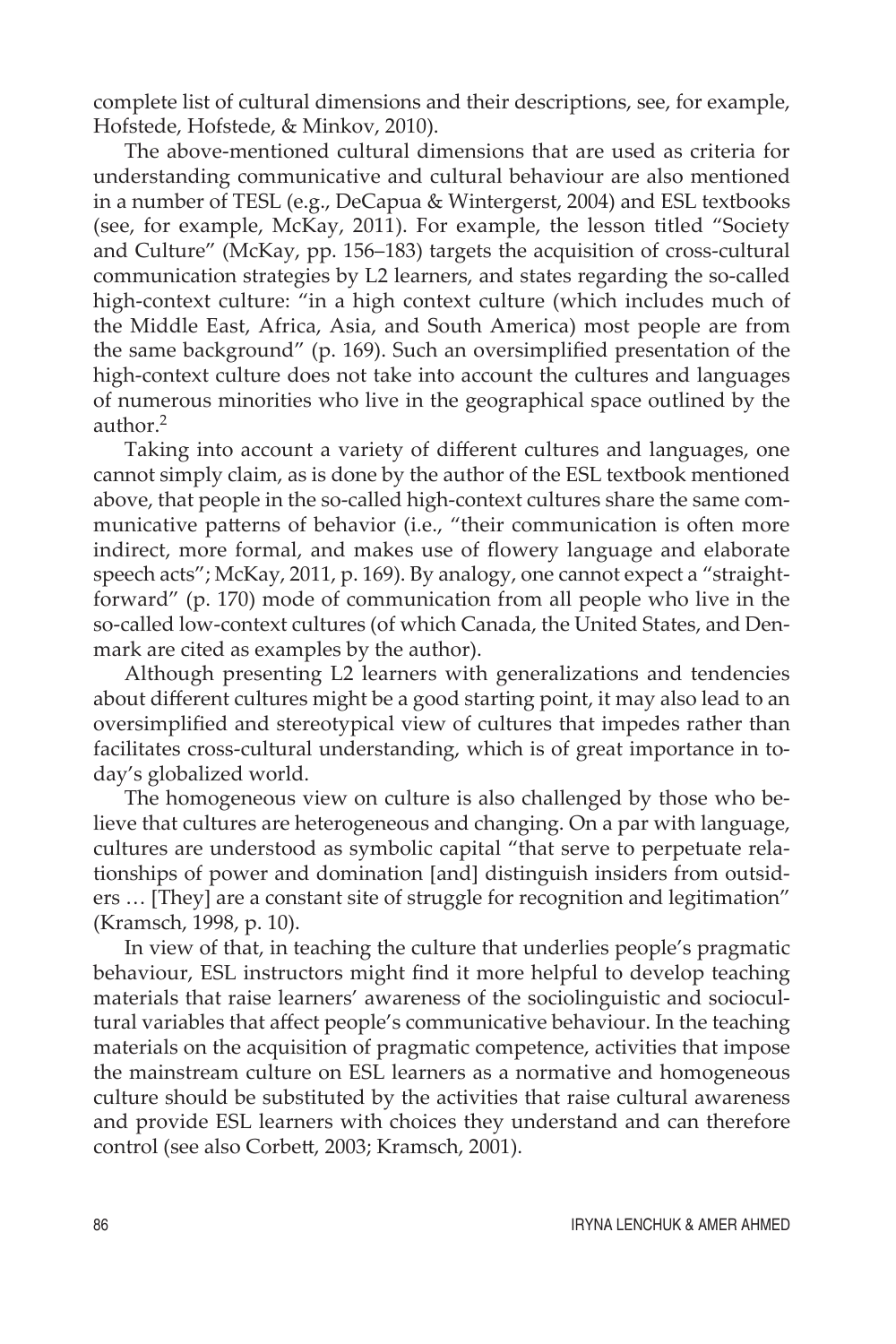### **2. A Lesson Plan on Teaching Compliments3**

This section provides the description of a lesson plan on teaching micro-level pragmatics; specifically, teaching the speech act of complimenting (Appendix A).4 This lesson plan targets intermediate (i.e., Stage II) learners, according to the Canadian Language Benchmarks (CLBs)<sup>5</sup>: speaking (CLB 5), listening (CLB 6), reading (CLB 5), and writing (CLB 5). It can be used in any language program that follows the framework for L2 teaching outlined in the CLBs (e.g., a Language Instruction for Newcomers to Canada [LINC] program, or a general ESL course in a community college).

The activities included in the lesson plan reflect the ideas discussed in the previous section. In this lesson plan, ESL learners are encouraged to observe and explore the speech act of complimenting. Instead of exposing learners to and asking them to memorize formulaic expressions of compliments used in the mainstream culture, the activities developed in the lesson plan target learners' awareness of the specific sociolinguistic and sociocultural variables that affect the linguistic choices of speakers engaged in the act of complimenting.

The lesson plan starts with a warm-up speaking activity (see Appendix A: Activity 1). The purpose of the activity is to activate the learners' schemata by eliciting information regarding what they already know about compliments. A number of elicitation questions refer to the learners' cultures and languages (e.g., "What do people say to express compliments in your first language?"). The purpose of these questions is to acknowledge the learners' background and to draw their attention to the diversity of cultures and languages that exist in the ESL classroom. The elicitation questions focus learners' attention on the compliments in the target culture as one of many choices available to them as bilingual or multilingual speakers.

In addition, the questions listed in the warm-up speaking activity focus on the sociolinguistic and sociocultural variables behind the act of complimenting in the first language of L2 learners (e.g., "While complimenting someone in your first language, do you take into consideration gender and/or status of the person you are complimenting? In other words, would you compliment a female and male colleague using the same or different language?"). The purpose of these questions is to draw the L2 learners' attention to the hypothesis that, similar to the speech act of complimenting in their first language, compliments in L2 may be subject to a variety of sociolinguistic variables (e.g., gender, social status, power).

The warm-up activity is followed by a reading passage (Appendix A: Activity 2) that focuses on the topic of complimenting (e.g., compliments can be given on someone's appearance, possessions, or personality traits), and the linguistic choices available to speakers to express compliments (e.g., so-called "positive verbs" such as *admire* and *be impressed*), thus activating two types of knowledge (grammatical and pragmatic). This reading activity also draws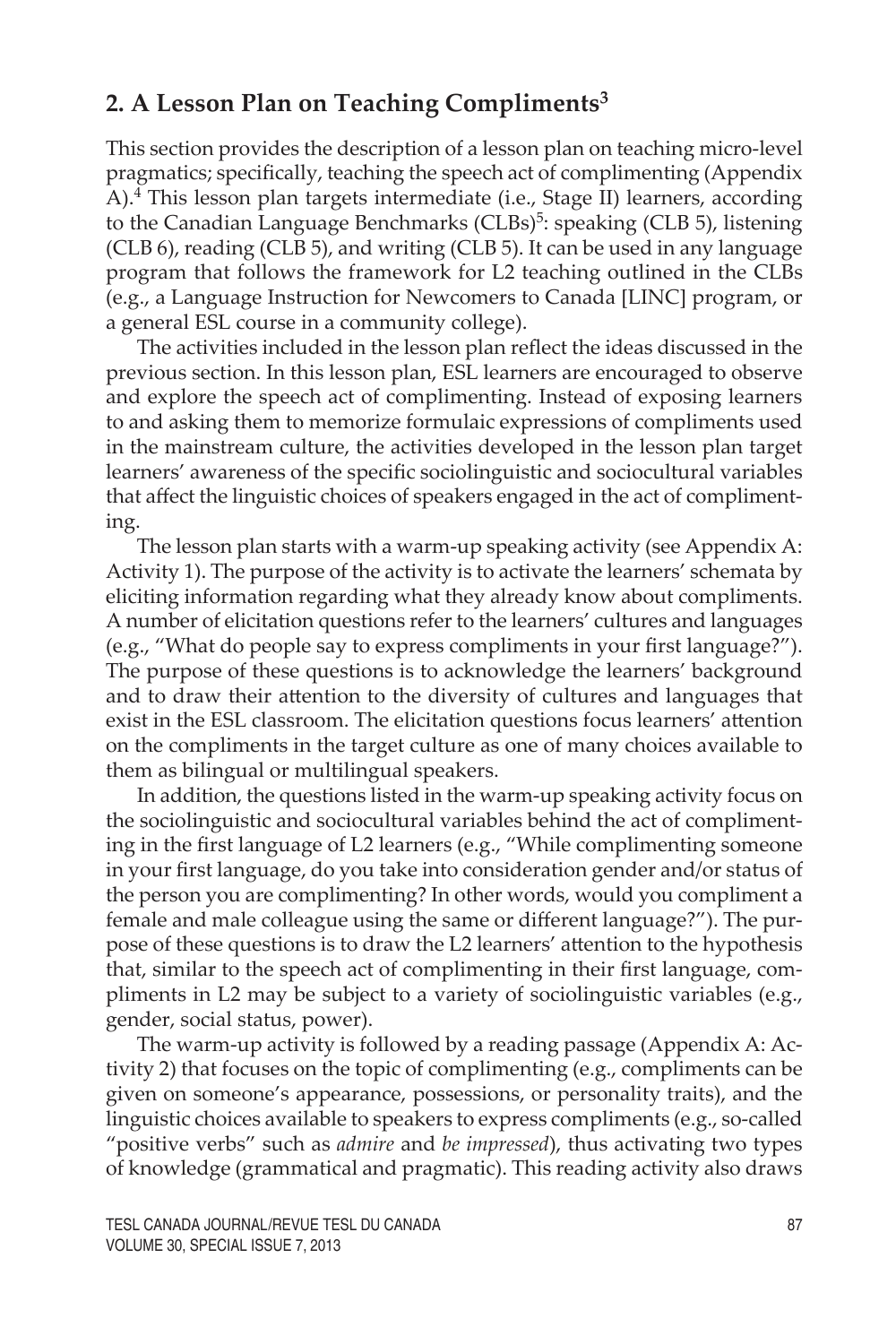the learners' attention to the sociolinguistic variable of gender and how it affects the act of complimenting. In particular, the last paragraph of the reading passage talks about different tendencies identified by sociolinguists in compliments given by female and male speakers. For example, sociolinguists have noticed that female speakers tend to have a personal focus and therefore use the first and second person pronouns while complimenting other people, as in "I love your purse!" or "You look great!", whereas compliments given by male speakers are often impersonal, as in "Nice game!" or "Good job!" Reading this passage helps ESL learners become aware of the sociolinguistic variables (e.g., gender) that affect the act of complimenting in the target culture.

Activity 3 (Appendix A) targets the acquisition of compliment response strategies. In this task, ESL learners have to categorize compliment responses according to specific conversational strategies. These strategies are as follows: (a) accepting a compliment (e.g., "Thank you"), (b) mitigating a compliment (e.g., "It's really quite old") or requesting interpretation (e.g., "You want to borrow this one, too?"). In addition to developing their pragmatic competence, ESL learners work on their strategic competence. Specifically, in order to perform this task successfully, learners need to understand the purpose of a compliment response and its function in a conversational exchange by using their cognitive skills, such as identifying the function of a compliment response and categorizing it according to the criteria identified in the task.

Activity 4 (Appendix A) is developed as a listening exercise. This exercise can be recorded by the instructor in advance or read by the instructor to the learners. The listening exercise discusses the issue of appropriateness in complimenting and demonstrates that the appropriateness of a compliment depends on the cultural values shared in a speech community. For example, the compliment "How fat you are!" is quite acceptable in certain parts of India, a country where being overweight is an indicator of prosperity and health. In contrast, such a compliment is inappropriate in Canada because of the shared perception that "slim is beautiful" (Cutting, 2008, p. 19). The listening exercise also states that in some contexts in the North American mainstream culture, it is appropriate to compliment a person who has something new (e.g., a car, a new article of clothing, a haircut). However, the true importance of such a compliment lies in the fact that the change has been noticed and the addressee is worthy of attention. By listening to the passage and discussing the comprehension questions, ESL learners develop an awareness of the importance of understanding the cultural values that underlie the speech act of complimenting.

The lesson plan on compliments includes a number of speaking exercises in which learners practice giving compliments and responding to them. In the speaking exercise (Appendix A: Activity 5), learners form two concentric circles so that each student is facing a partner. One learner compliments the other and the other learner responds. The outer circle rotates; each learner finds a new partner and repeats the process. This exercise is followed by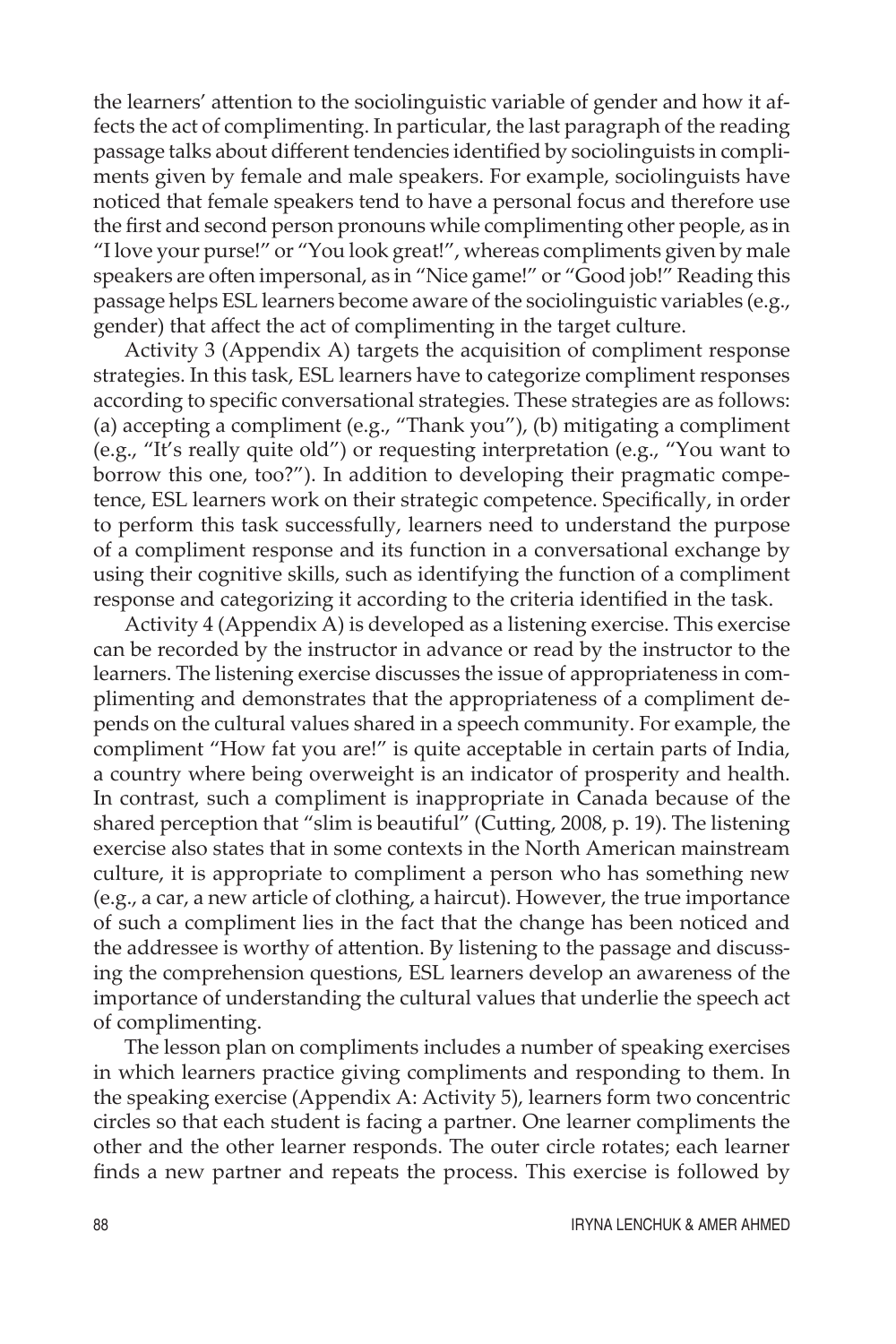a Discourse Completion Task (DCT; Appendix A: Activity 6; Appendix B). The purpose of this task is to practice giving compliments and responding to them by taking into consideration a specific sociocultural variable (e.g., social status) already present in the script of the DCT. The learners are asked to read a script and respond to the compliment accordingly.

In Activity  $\overline{7}$  (Appendix A)<sup>6</sup> L<sub>2</sub> learners watch a video clip from the movie "Annie Hall", where Annie Hall and Alvy Singer, the two main characters in the movie, exchange compliments. The purpose of this exercise is to facilitate a better understanding of complimenting in the target culture. From this episode, L2 students learn that (a) depending on the context of interaction, compliments can be used as a conversational strategy to sustain a conversation; and (b) similar to grammar, a conversation exchange is subject to rules (e.g., if someone gives you a compliment, you may acknowledge it by returning a compliment). In this episode, in order to keep the conversation going, Alvy compliments Annie on her play and, in exchange, Annie returns the compliments, even though she is embarrassed by the trivial and superficial nature of their conversational exchange, "Oh, God, whatta— (laughing) whatta dumb thing to say, right? I mean, you say it, 'You play well', and right away ... I have to say … well. Oh, oh … God, Annie" (Allen & Brickman, 1977a). For homework (Appendix A: Activity 8), learners are asked to collect three to five compliment interactions by complimenting three expert speakers of English. Learners have to jot down the exchange immediately following each conversation. Learners are encouraged to observe the contexts in which these compliments were given in terms of the sociolinguistic variables discussed in their class activities (e.g., gender, cultural background, social status) and in terms of their functions in the conversation exchange and their appropriateness.

The assessment in this lesson plan is done through a post-instructional questionnaire in which learners are invited to reflect on their experiences of learning compliments in English (see Activity 9, Attachment A).

# **3. Conclusion**

The activities developed in the lesson plan presented above emphasize the importance of understanding the sociolinguistic and sociocultural choices of speakers. They are meant to demonstrate to the ESL learners how native speakers' linguistic choices are always bound by the social variables (gender, social status, cultural background) of speakers. The exercises incorporate the learners' previous knowledge of their cultures and languages and raise awareness of the specific linguistic choices made by the speakers engaged in the speech act of complimenting. The development of cultural awareness is essential for successful communication and an understanding of the cultures of others in a manner that reflects the social framework of any act of using language. This fact is intuitively well-known, yet regretfully often ignored in our teaching practice.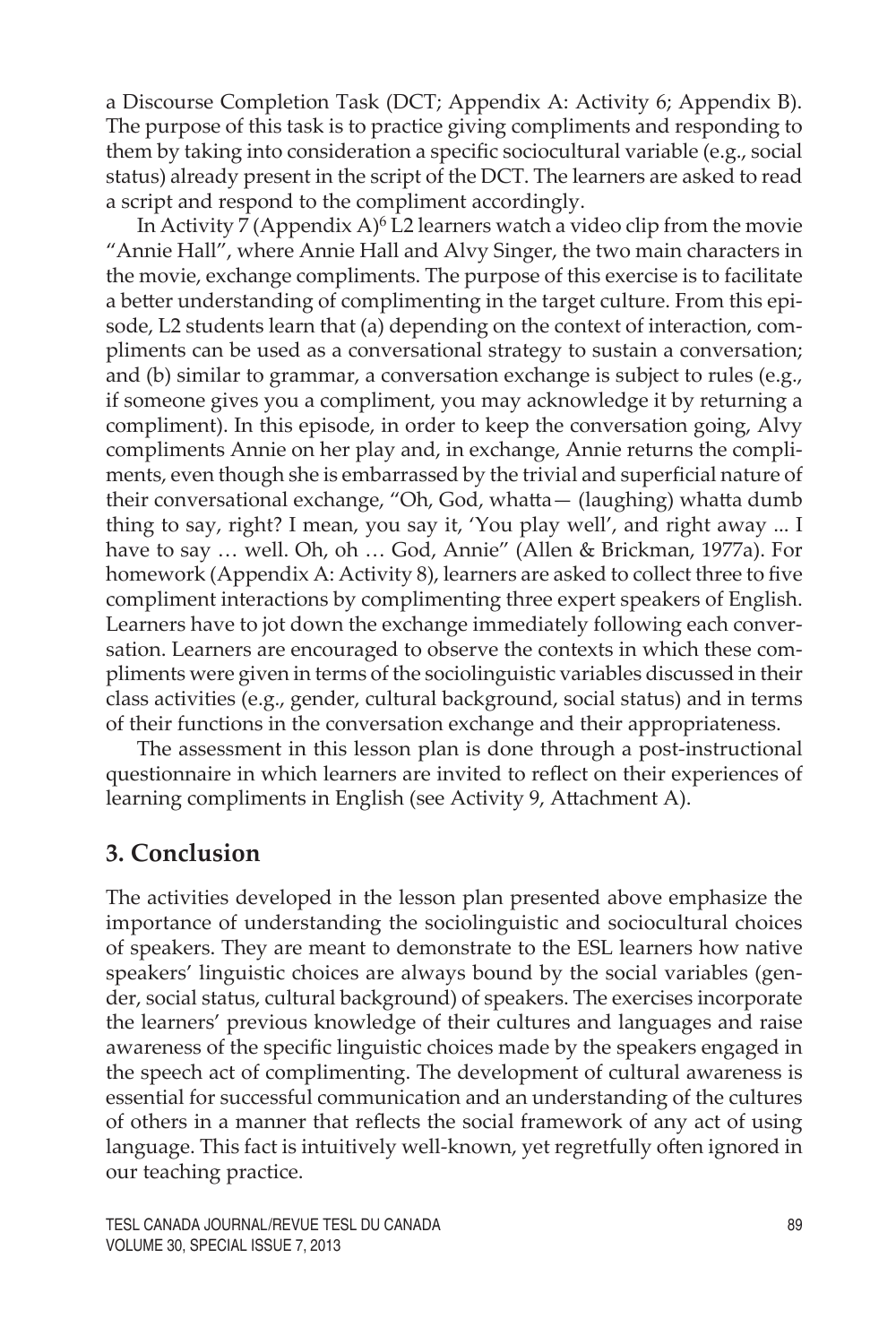#### *Notes*

 $1A$  note should be made here about the terminology used in the documents developed by the CCLB. The new edition of the Canadian Language Benchmarks (CCLB, 2012a) and a supporting document that explains the framework of communicative competence as a theoretical foundation for the CLBs (CCLB, 2013) do not use the term *competence*. The only exception found in the document is the reference made to *strategic competence*. Instead, the term *knowledge* is used to name the competences (i.e., grammatical, textual, functional, sociolinguistic knowledge, and strategic competence). In the CLBs, the acquisition of pragmatic competence is represented through the acquisition of the two types of knowledge: functional and sociolinguistic. A discussion of the reasons behind the change in terminology and its impact on the theoretical framework and pedagogical practice is outside the scope of this article. For the purpose of this article, the terms *pragmatics* or *pragmatic competence* are used, and are defined in section 1.

 $2$  To cite just one example, in a Middle Eastern country such as Iraq, there are at least three minority groups with their own languages and cultures: (a) Christians who speak different varieties of Syriac, (b) Kurds who speak different varieties of Kurdish (a member of the Indo-Iranian family of languages), and (c) Turkmans, who speak a variety of Turkish. Even amongst Arabs in Iraq who share the same language (i.e., Sunnis and Shi'ites), one can observe differences in cultural and religious beliefs and norms. (For more information on the cultural and linguistic mosaic of Iraq, see Mahmoodi-Bakhtiari, 2006).

3 Adapted from *Lesson Plan for Teaching Compliments* (Center for Advanced Research on Language Acquisition, n.d.).

<sup>4</sup> The speech act of complimenting has been chosen as one of the speech acts included in the CLB competency area *Interacting with Others*, which targets understanding "the gist and some details in moderately complex common and predictable social exchanges (that may express … offers, invitations and compliments)" (CCLB, 2012a, p. 16).

 $5$ The 12 CLBs are divided into three stages: Stage I—Basic Language Ability (Benchmarks 1–4), Stage II—Intermediate Language Ability (Benchmarks 5–8), and Stage III—Advanced Language Ability (Benchmarks 9–12) (CCLB, 2012a, p. X).

6 This activity is partly based on a sample lesson outline proposed by Celce-Murcia (2007, pp. 13–14).

#### *Acknowledgements*

We would like to thank the two anonymous reviewers for many insightful comments and suggestions on a previous draft of this article. These suggestions greatly improved the quality of this article. Any remaining errors are our own.

#### *The Authors*

Iryna Lenchuk is a PhD candidate in the Linguistics and Applied Linguistics program at the Department of Languages, Literatures and Linguistics at York University, Toronto, Ontario. She is also a part-time TESL Instructor at the Faculty of Continuing Education and Training, Seneca College, Toronto, Ontario.

Amer Ahmed is a PhD candidate in the Linguistics and Applied Linguistics program at the Department of Languages, Literatures and Linguistics at York University, Toronto, Ontario.

#### *References*

Allen, W. (Writer/Director), & Brickman, M. (Writer). (1977a). *Annie Hall* [Motion Picture]. Retrieved from http://www.dailyscript.com/scripts/annie\_hall.html

Allen, W. (Writer/Director), & Brickman, M. (Writer). (1977b). *Annie Hall* [Motion Picture]. Retrieved from http://www.youtube.com/watch?v=KFCe1wQeXA0

Austin, J. L. (1962). *How to do things with words*. London, UK: Oxford University Press.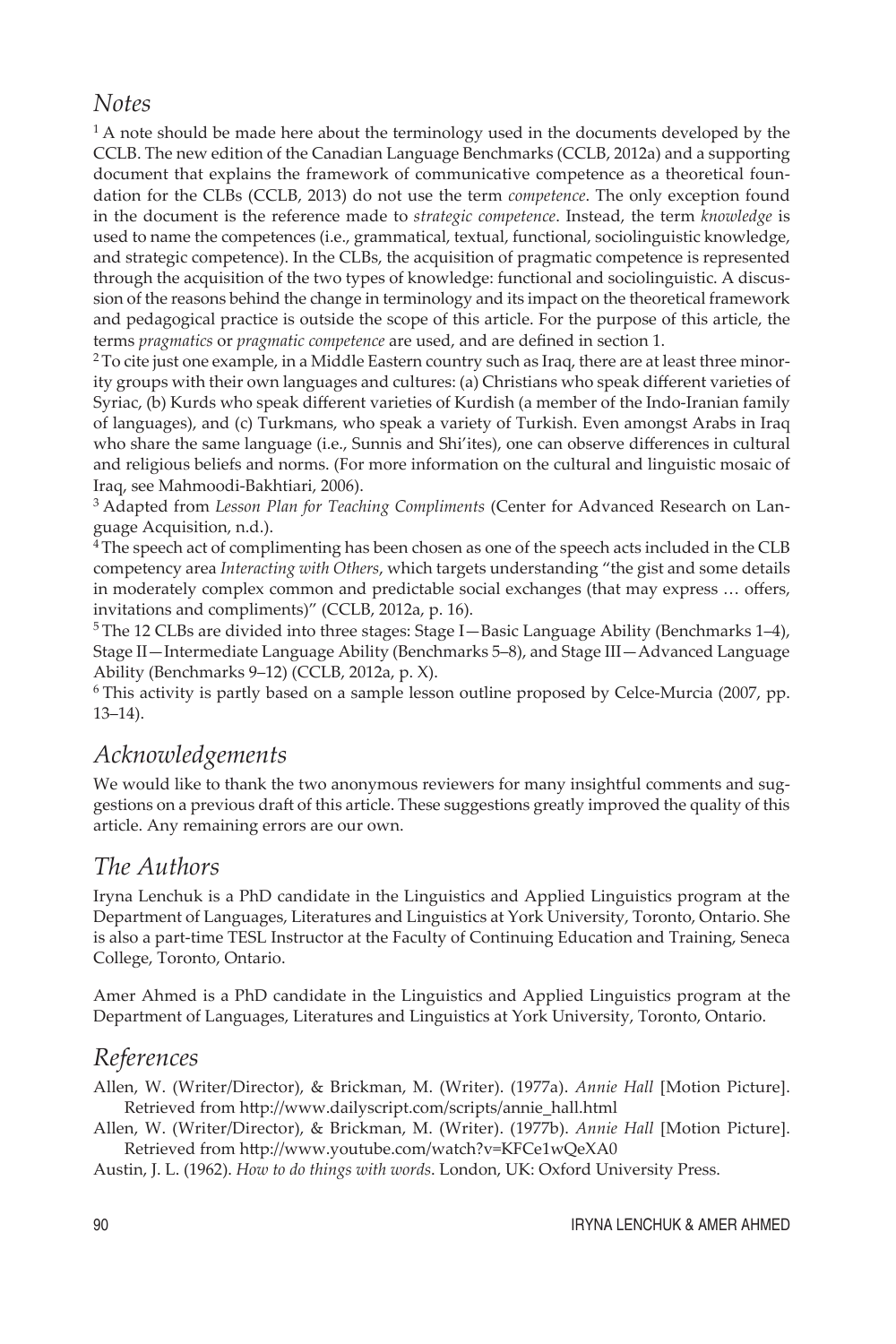- Bachman, L. F. (1990). *Fundamental considerations in language testing*. Oxford, UK: Oxford University Press.
- Bachman, L. F., & Palmer, A. S. (1996). *Language testing in practice: Designing and developing useful language tests*. Oxford, UK: Oxford University Press.
- Bachman, L. F., & Palmer, A. S. (2010). *Language assessment in practice: Developing language assessments and justifying their use in the real world.* Oxford, UK: Oxford University Press.
- Bardovi-Harlig, K. (2012). Pragmatics in second language acquisition*.* In S. M. Gass & A. Mackey (Eds.), *The Routledge handbook of second language acquisition* (pp. 147–162). New York, NY: Routledge.
- Brown, H. D. (2007). *Teaching by principles: An interactive approach to language pedagogy* (3rd ed.)*.*  White Plains, NY: Pearson Education.
- Canale, M., & Swain, M. (1980). Theoretical bases of communicative approaches to second language teaching and testing. *Applied Linguistics, 1*, 1–47.
- Celce-Murcia, M. (2007). Rethinking the role of communicative competence in language teaching. In E. Alcón Soler & M. P. Safont Jorda (Eds.), *Intercultural language use and language learning* (pp. 41–57). Dordrecht, Netherlands: Springer.
- Center for Advanced Research on Language Acquisition. (n.d.). *Lesson plan for teaching compliments.* Retrieved from http://www.carla.umn.edu/speechacts/compliments/lessonplan.html
- Centre for Canadian Language Benchmarks. (2012a). *Canadian Language Benchmarks: English as a second language for adults.* Retrieved from http://www.cic.gc.ca/english/pdf/pub/languagebenchmarks.pdf
- Centre for Canadian Language Benchmarks. (2012b). *CLB support kit.* Retrieved from http:// www.language.ca/documents/clb\_support\_kit\_1.pdf
- Centre for Canadian Language Benchmarks. (2013). *Theoretical framework.* Retrieved from http:// www.language.ca/documents/theoretical\_framework\_web.pdf
- Corbett, J. (2003). *An intercultural approach to English language teaching.* Buffalo, NY: Multilingual Matters.
- Cutting, J. (2008). *Pragmatics and discourse: A resource book for students* (2nd ed.)*.* New York, NY: Routledge.
- DeCapua, A., & Wintergerst, A. C. (2004). *Crossing cultures in the language classroom.* Ann Arbor, MI: University of Michigan Press.
- Hanks, W. (2006). Context, communicative. In K. Brown (Ed.), *Encyclopedia of language and linguistics* (2nd ed., pp. 115–128). New York, NY: Elsevier.
- Hofstede, G., Hofstede, G. J., & Minkov, M. (2010). *Cultures and organizations: Software of the mind: Intercultural cooperation and its importance for survival*. New York, NY: McGraw-Hill.
- Hymes, D. H. (1972). On communicative competence. In J. B. Pride & J. Holmes (Eds.), *Sociolinguistics* (pp. 269–293). Harmondsworth, UK: Penguin.
- Kramsch, C. (1998). *Language and culture.* Oxford, UK: Oxford University Press.
- Kramsch, C. (2001). Intercultural communication. In R. Carter & D. Nunan (Eds.), *The Cambridge guide to teaching English to speakers of other languages* (pp. 201–207). Cambridge, UK: Cambridge University Press.
- Mahmoodi-Bakhtiari, B. (2006). Iraq: Language situation. In K. Brown (Ed.), *Encyclopedia of language and linguistics* (2nd ed., pp. 23–24). New York, NY: Elsevier.
- McKay, I. S. (2011). *Have your say!: Communication activities* (2nd ed.). Don Mills, ON: Oxford University Press.
- Sanz, C., & Leow, R. P. (Eds.). (2011). *Implicit and explicit language learning: Conditions, processes, and knowledge in SLA and bilingualism.* Washington, DC: Georgetown University Press.
- Thomas, L., Wareing, S., Singh, I., Stilwell Peccei, J., Thornborrow, J., & Jones, J. (2004). *Language, society and power: An introduction* (2nd ed.). London, UK: Routledge.
- Trappe, T., & Tullis, G. (2006). *Intelligent business coursebook: Upper intermediate business English.* London, UK: Longman/Pearson.
- Yule, G. (1996). *Pragmatics.* Oxford, UK: Oxford University Press.

TESL CANADA JOURNAL/REVUE TESL DU CANADA 91 Volume 30, special issue 7, 2013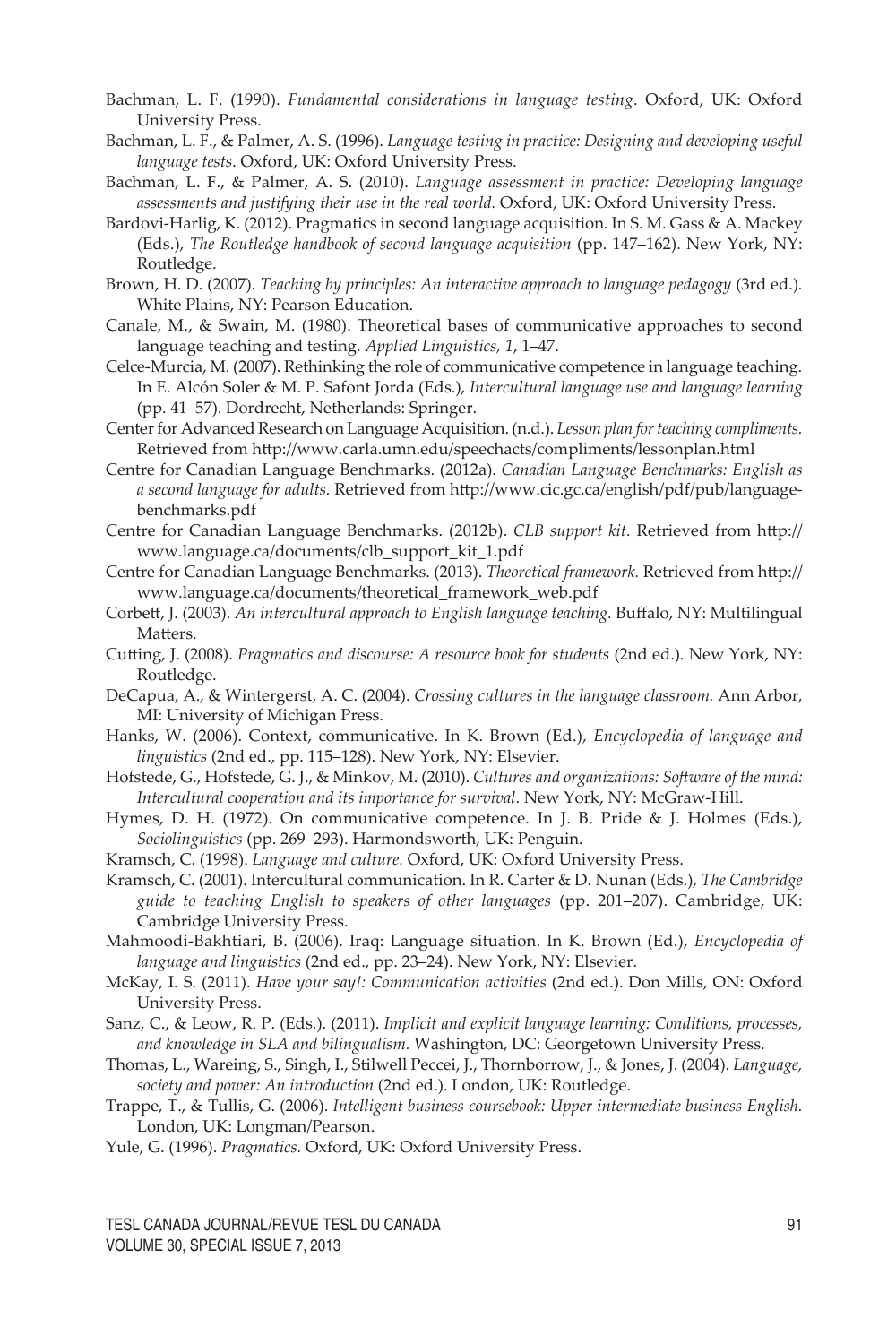#### **Appendix A Lesson Plan**

Targeted CLB competency area: *Interacting with Others* Lesson objective: *Learners will be able to express and respond to compliments.* Targeted stage: Stage II Targeted CLBs: *Speaking (CLB 5), listening (CLB 6), reading (CLB 5), and writing (CLB 5).*

#### *Procedures/ tasks*

# *Activity 1: Warm-up/Speaking Activity*

In small groups, learners discuss the following questions:

What is a compliment? Who is likely to give and receive compliments in your first language? What do people say to express a compliment in your first language? If you compliment someone, are there any topics that should (not) be the object of complimenting (e.g., physical appearance, accomplishments and achievements, new things)? While complimenting someone in your first language, do you take into consideration gender and/or status of the person you are complimenting? In other words, would you compliment a female and male colleague using the same or different language? Would you compliment a co-worker and a close friend using the same or different forms of expression? In the place where you come from, is it appropriate to compliment someone who has a higher social status (e.g., your boss or your teacher)? What language would you use? Are there any taboo compliments (e.g., compliments that you would never say)? Think about a specific example.

When do speakers in Toronto give compliments? What do they give compliments on? Do you give and/or receive compliments in English? Are you always comfortable with the way you exchange compliments in English? If no, when do you feel uncomfortable and why?

#### *Activity 2: Reading*

To introduce the topic of giving and receiving compliments, students read the following passage and answer comprehension questions.

#### *Compliments in North American English*

Major compliment topics can be classified into 3 categories:

1. Compliments on someone's appearance or possessions are the most common type of compliments in English. For example, "Your blouse looks beautiful!" You can also use words, such as *nice, good, pretty,* and *great*. *Good* is often used for performance and *nice* is mostly used for appearance/attire. "I really love your car!" is an example of a compliment that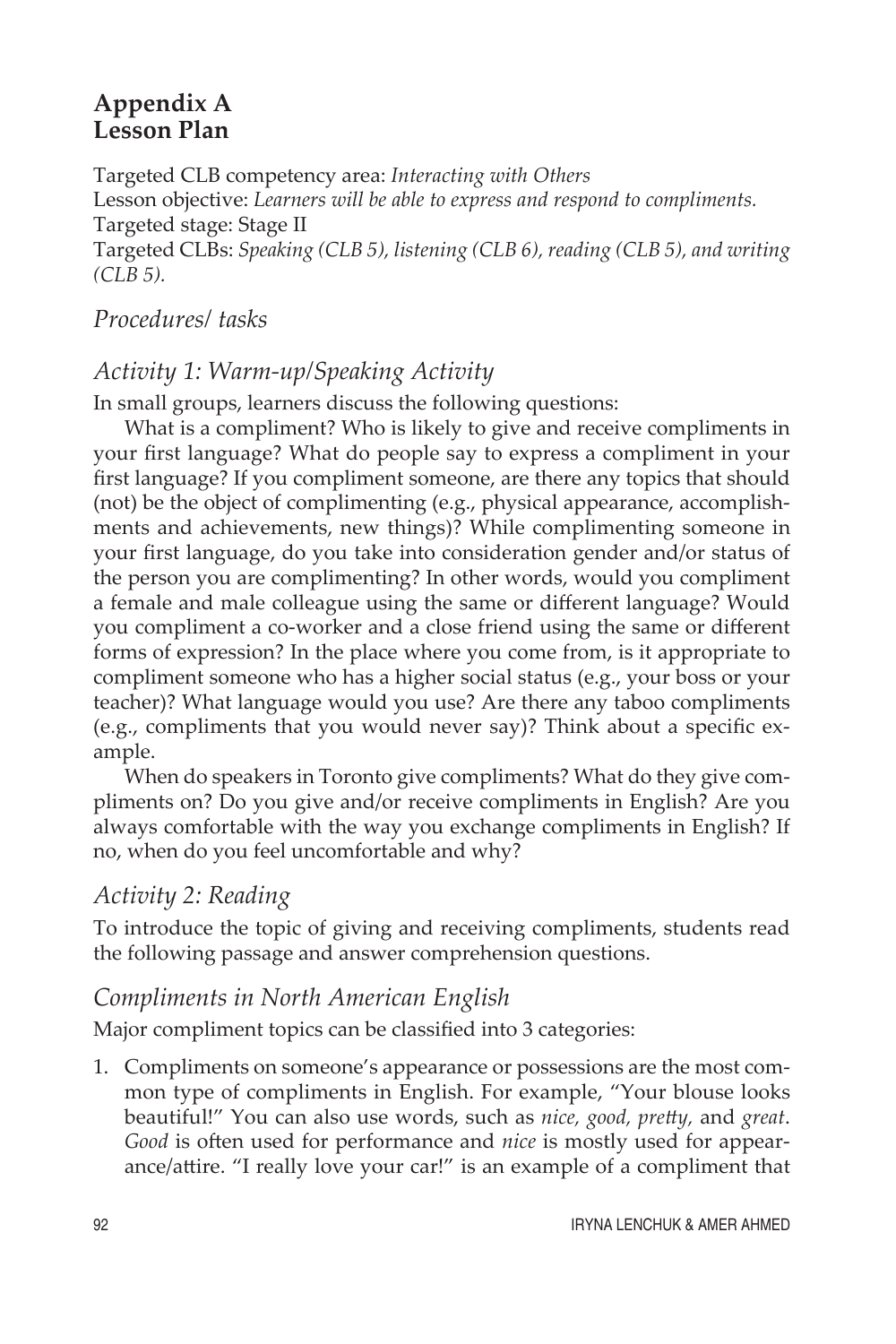contains a "positive" verb. *Like* or *love* are used 90% of the time in this type of compliments. Some other "positive" verbs that are used would be *admire* and *be impressed.* 

- 2. "You did a good job!" and "You are such a wonderful writer!" are examples of compliments on performance/skills/abilities.
- 3. Such comments as "Good boy!" and "You're so sweet!" are compliments on the addressee's personality traits. This category of compliments occurs less frequently than those on appearance/possessions and performance/ skills/abilities.

Linguists who investigated compliments in North American English have noticed some interesting gender differences. For example, compliments given by female speakers tend to have a personal focus and use the first or the second person pronouns, such as "I love your purse!" or "You look great!" Compliments given by male speakers are often impersonal: "Nice game!" or "Good job!" Women receive and give significantly more compliments to each other than they do to men or than men do to each other. It is interesting to note that compliments can also be used as conversation openers.

#### *Comprehension Questions:*

- 1. What do people in North America give compliments on?
- 2. What language structures are used for compliments? Provide an example.
- 3. What is the difference between compliments that are given by male speakers, and those given by female speakers?
- 4. Did you find any difference/similarity between your first language and English while expressing compliments?
- 5. What was interesting/surprising for you?
- 6. Can you provide an example of a compliment that can be used as a conversation opener?

#### *Activity 3: Compliment Response Strategies*

Students work in groups. Each group is given a set of cards. Students have to sort out the cards according to the following categories of the compliment response strategies: *Accept*, *Mitigate*, *Request Interpretation.*

#### *Responding to Compliments Cards*

- Thanks/ Thank you.
- Yeah, it's my favorite, too.
- Really brings out the blue in my eyes, doesn't it?
- I brought it from my country.
- My brother gave it to me.
- Do you really like them?
- So's yours.
- It's really quite old.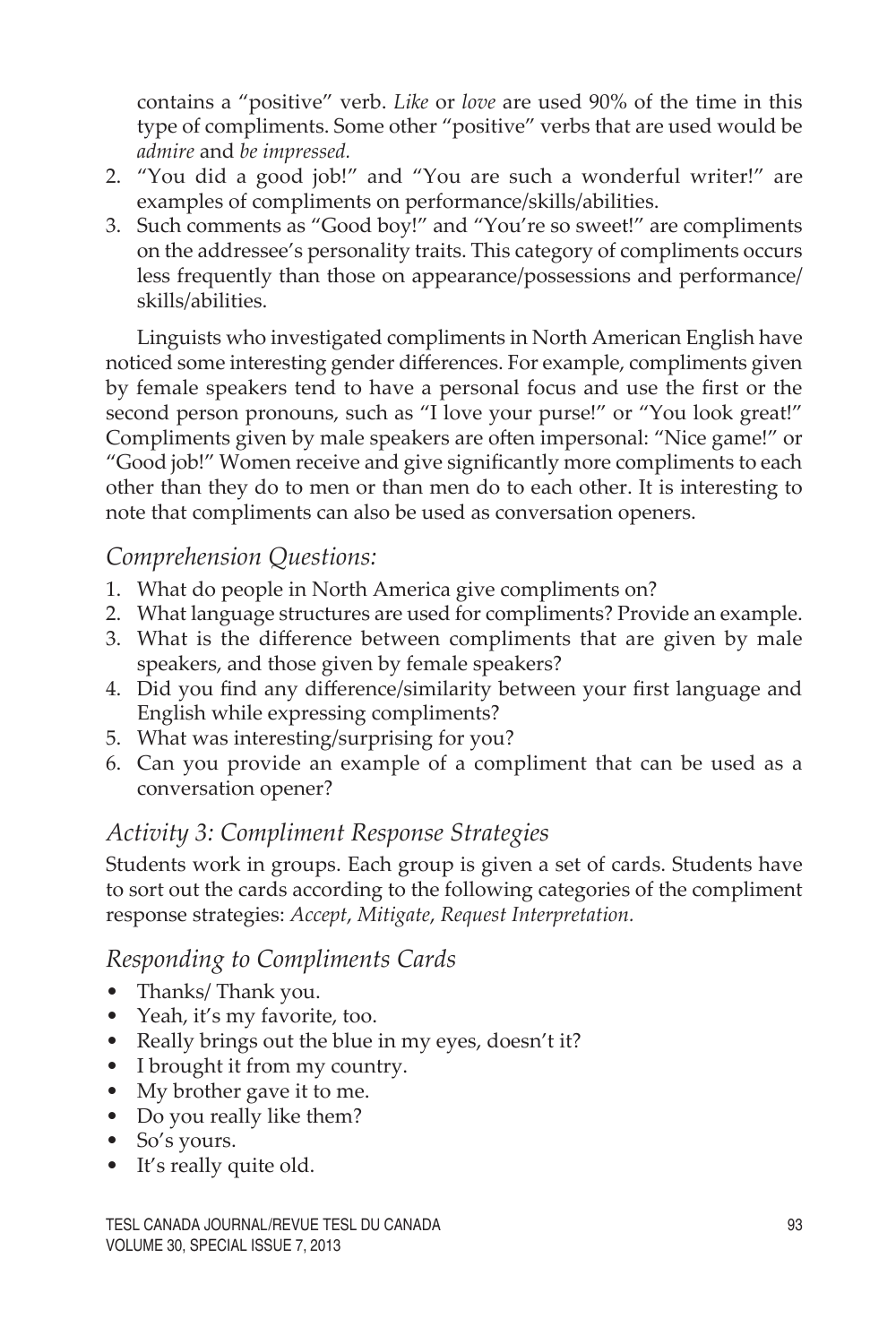- I feel fat.
- You want to borrow this one, too?

# *Activity 4: Listening* (The teacher may record or read the following script to the learners.)

# *"How fat you are!": Giving and Receiving Compliments*

Being slim has a strong positive value among mainstream speakers of American English, and the adjective "thin" (e.g., "You look thin") is interpreted as complimentary in itself in this society. That this is definitely not the case for speakers from other societies around the world is often a cause of some confusion, and even insult, when nonnative speakers are the recipients of such remarks. According to the linguist Joan Cutting, in some parts of India one can compliment a person by saying, "How fat you are!" because being overweight is an indicator of prosperity and health in a country where malnutrition is the norm. In contrast, in Canada it is inappropriate to compliment someone on gaining weight, since the fashion and diet food industries, and probably health education, have conditioned many of us into thinking that "slim is beautiful."

#### *Questions for Discussions:*

- 1. Does the positive value of being slender apply to both men and women in Canada?
- 2. Would it be all right to say "You lost some weight, didn't you?" as a compliment? What's the possible danger? Develop a conversation exchange where this compliment will be (in)appropriate. Who are the speakers? Are they friends or co-workers? Are they the same gender? Do they share the same social status? Would you compliment your teacher on losing weight?

It is useful for nonnative speakers to know, for example, that the quality of newness is so highly valued in this society that a compliment is appropriate whenever an acquaintance is seen with something new, whether it is a car, a new article of clothing, or a haircut. The fact that the new appearance may be due to an alteration (such as a new hairstyle or the loss of weight) as well as to a purchase leads us to conclude that the true importance of the comment lies in the speaker's having noticed a change, thereby proving that he or she considers the addressee worthy of attention.

#### *Questions for Discussions:*

- 1. Do you agree that newness is highly valued in Canada? What about in your country?
- 2. What would be an example of the "new appearances"?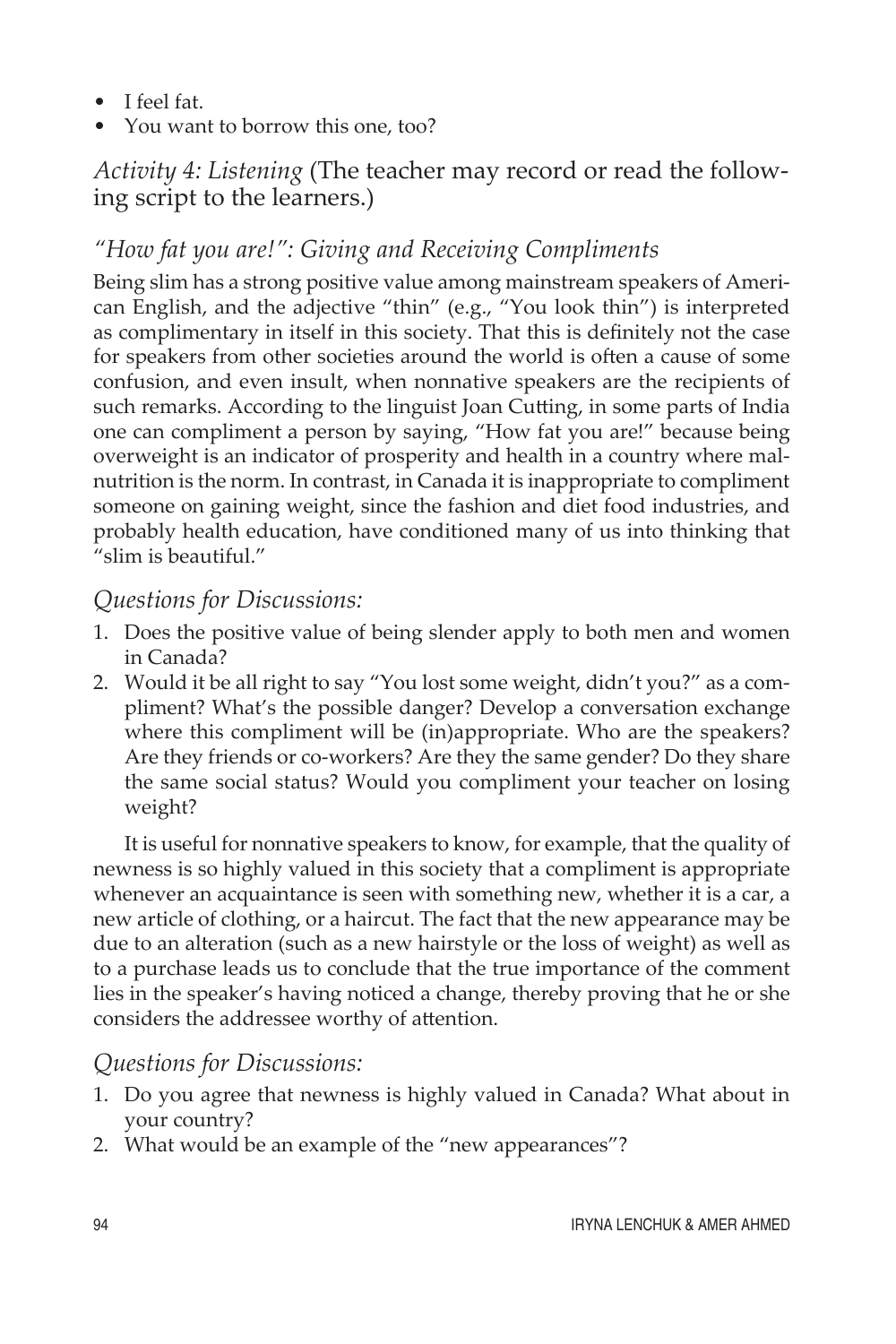# *Activity 5: Speaking*

Students form two concentric circles; each student is facing a partner. One compliments the other, and the other responds. The outer circle rotates; each student finds a new partner and repeats the process, and they switch roles after practicing sufficiently.

#### *Activity 6: Discourse Completion Tasks (DCTs)*

Students practice giving and responding to compliments using discourse completion tasks (see Appendix B).

#### *Activity 7: Listening/Speaking*

This activity targets students' comprehension of compliments and their responses. In addition, it familiarizes them with an additional function of compliments (i.e., to sustain a conversation). In this activity, students watch a video clip from the movie *Annie Hall* (Allen & Brickman, 1997b) in which Alvy Singer and Annie Hall, the two main characters, meet for the first time. First, the students are asked to watch the clip with the volume turned off and to make guesses about the two main characters in the scene based on their nonverbal communication, their clothes, and other contextual clues available to them (e.g., Alvy and Annie's conversation takes place in the lobby of a fitness centre). The students are asked to justify their guesses about the following statements:

- 1. Alvy is an educated man in his thirties.
- 2. Alvy works at a bank.
- 3. Alvy works as a comedian.
- 4. Alvy is not attracted to Annie.
- 5. Alvy compliments Annie on her play.
- 6. Alvy wears casual clothes, which is typical for his age and the occasion.
- 7. Alvy is embarrassed.

*Alvy Annie*

- 1. Annie is in her thirties.
- 2. Annie works as a waitress.
- 3. Annie is a university professor.
- 4. Anne plays tennis profession ally.
- 5. Annie is attracted to Alvy.
- 6. Annie's fashion style is unique.
- 7. Annie is embarrassed.

8. Alvy and Annie will go on a date.

Students are then asked to reconstruct the dialogue between Alvy and Annie, and to compare their dialogues with an actual conversation from the clip. A script of the conversation of the clip, which is presented below, is provided by the teacher. The students role-play the dialogue. They are encouraged to pay attention to and reproduce in their role plays pauses, gap fillers (e.g., *uh*, *um*), and other types of nonverbal communication (e.g., laughter, gestures). The teacher explains the contracted forms of the following words used in the dialogue: *whatta, gotta, wanna, gonna, goin'*.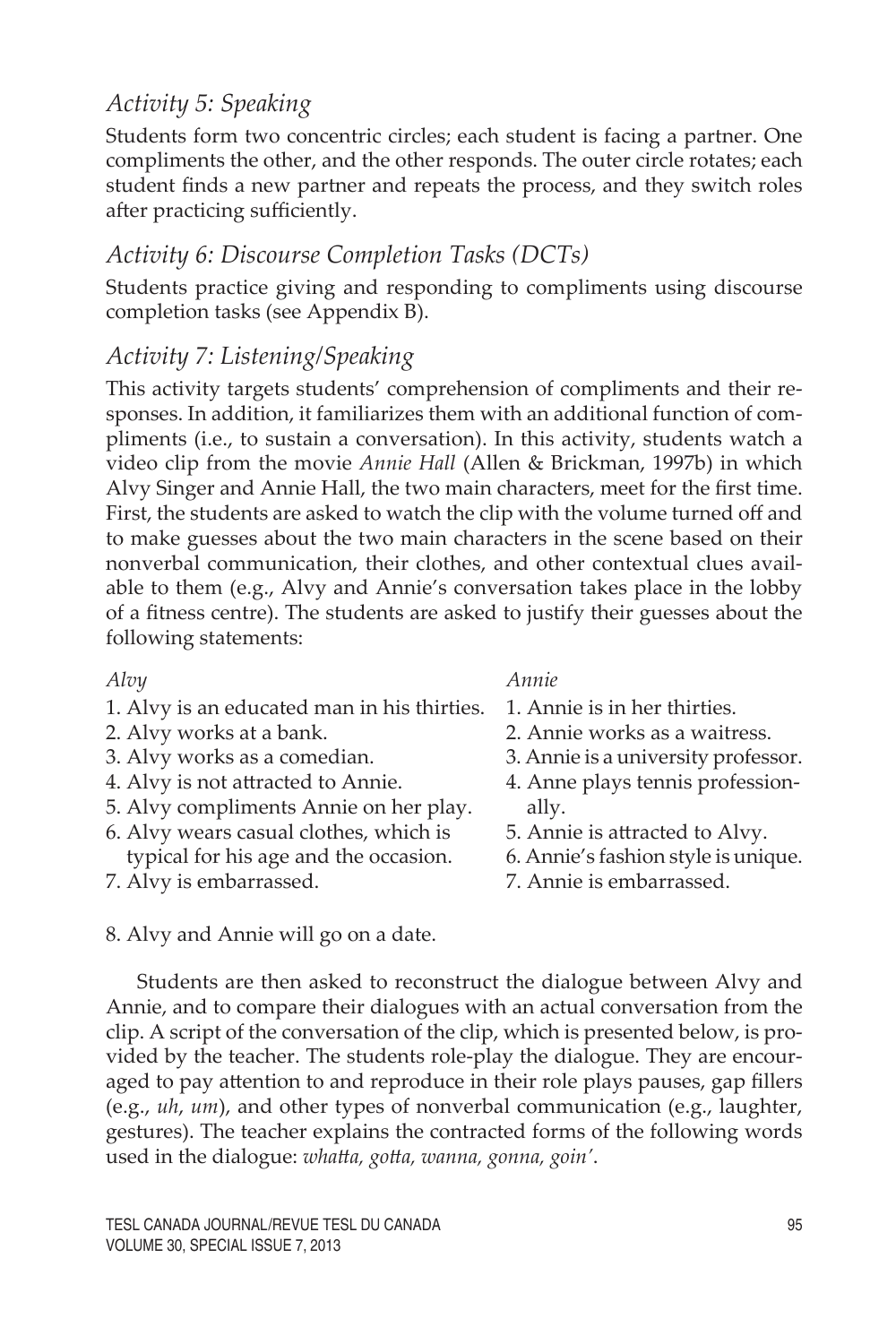*Dialogue between Alvy and Annie* 

ANNIE: Hi. Hi, hi.

ALVY: Hi. Oh, hi. Hi.

ANNIE: Well, bye. (She laughs and backs up slowly toward the door.)

ALVY: You-you play … very well.

- ANNIE: Oh, yeah? So do you. Oh, God, whatta- (laughing) whatta dumb thing to say, right? I mean, you say it, "You play well," and right away … I have to say … well. Oh, oh … God, Annie. (She gestures with her hand) Well … oh, well … la-de-da, la-de-da, la-la. (She turns around and moves toward the door.)
- ALVY: Uh … you-you wanna lift?

ANNIE: Oh, why-uh … y-y-you gotta car?

ALVY: No, um … I was gonna take a cab.

ANNIE (laughing): Oh, no, I have a car.

ALVY: You have a car? So … I don't understand why … if you have a car, so then-then wh-why did you say "Do you have a car?" … like you wanted a lift?

- ANNIE: I don't … (laughing) I don't … Geez, I don't know, I've … I got this VW out there … What a jerk, yeah. Would you like a lift?
- ALVY: Sure. W-w-w-which way yuh goin'?

ANNIE: Me? Oh, downtown!

ALVY: Down- I'm-I'm goin' uptown.

ANNIE (laughing): Oh, well, I'm goin' uptown, too.

ALVY: Uh, well, you just said you were going downtown.

ANNIE: Yeah, well, I'm, but I … I mean, I can go uptown, too. I live uptown, but … uh, what the hell, I mean, it'd be nice having company, you know I mean, I hate driving alone. (Allen & Brickman, 1977a)

After the role-play, the students are asked to identify a compliment exchange and think about the following questions:

Why does Alvy compliment Anne? Is his compliment original? What purpose does it serve? Why do you think Anne is embarrassed by her response to Alvy's compliment? Does she use specific language, laughter, and/or body language to conceal her embarrassment? In addition to compliments, what other speech acts are used in the dialogue (e.g., greetings, invitations)? Do you think that this compliment exchange is possible in your language? In what situations? What might be similar? What might be different? What do think happens to Alvy and Annie in this movie?

#### *Activity 8: Homework*

Learners should collect 3–5 compliments and responses by sincerely complimenting three expert speakers of the English language. Learners then jot down the interactions immediately following each conversation. Encourage